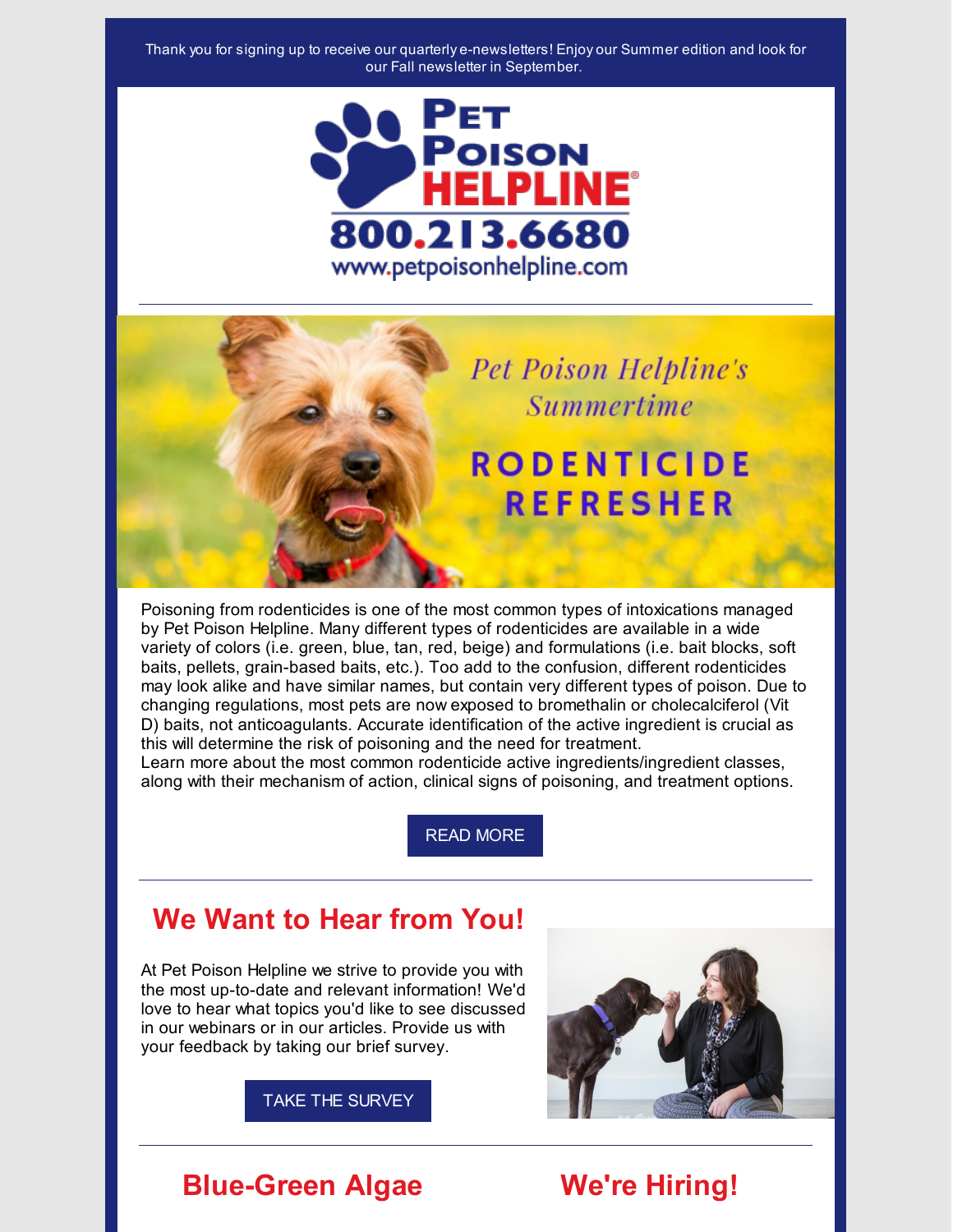The onset of warm and humid weather increases the threat of blue-green algae poisoning in people, pets, and livestock that swim in or drink from contaminated water. Be prepared for this potentially lifethreatening toxin by learning more!



[LEARN](https://files.constantcontact.com/0927d35e501/04b0bd69-facd-4262-8e12-5d8a0efd499c.pdf) MORE



We're growing and looking to add 5 FT CVT/LVT/RVT and 1 OVERNIGHT DVM to our WORK FROM HOME teams! Come see why we've been voted a Top Workplace in Minnesota for 9 years! Details about our opportunities can be found on our careers page and applicants should submit a cover letter and resume to [careers@safetycall.com](mailto:careers@safetycall.com). Have questions? Email us at [careers@safetycall.com](mailto:careers@safetycall.com)!

[LEARN](https://www.petpoisonhelpline.com/careers/) MORE

# **Pet Poison Helpline Named Top Workplace!**

Pet Poison Helpline is proud to announce that we have been named a 2019 Top 150 Workplace in Minnesota. We are very humbled and honored to have received this award for the 9<sup>th</sup> year, especially because it is entirely employee initiated. We would like to thank all of **you** for placing your trust in us to provide your clients and patients with the best care. Read more about our top workplace award [here](http://www.startribune.com/top-workplaces/510737631/).



## **Become a PPH Insider!**

We are excited to announce the launch of the Pet Poison Helpline Insider Program! Any veterinary clinic can join our free PPH Insider Program and will have exclusive access to many great benefits!



#### [LEARN](https://www.petpoisonhelpline.com/veterinarians/pet-poison-helpline-insider/) MORE

#### **Webinar Archive**

Did you know you can watch any of our archived webinars and receive NYSED and RACE-approved CE credit at no cost to you? Continue learning with our amazing selection of online webinars!